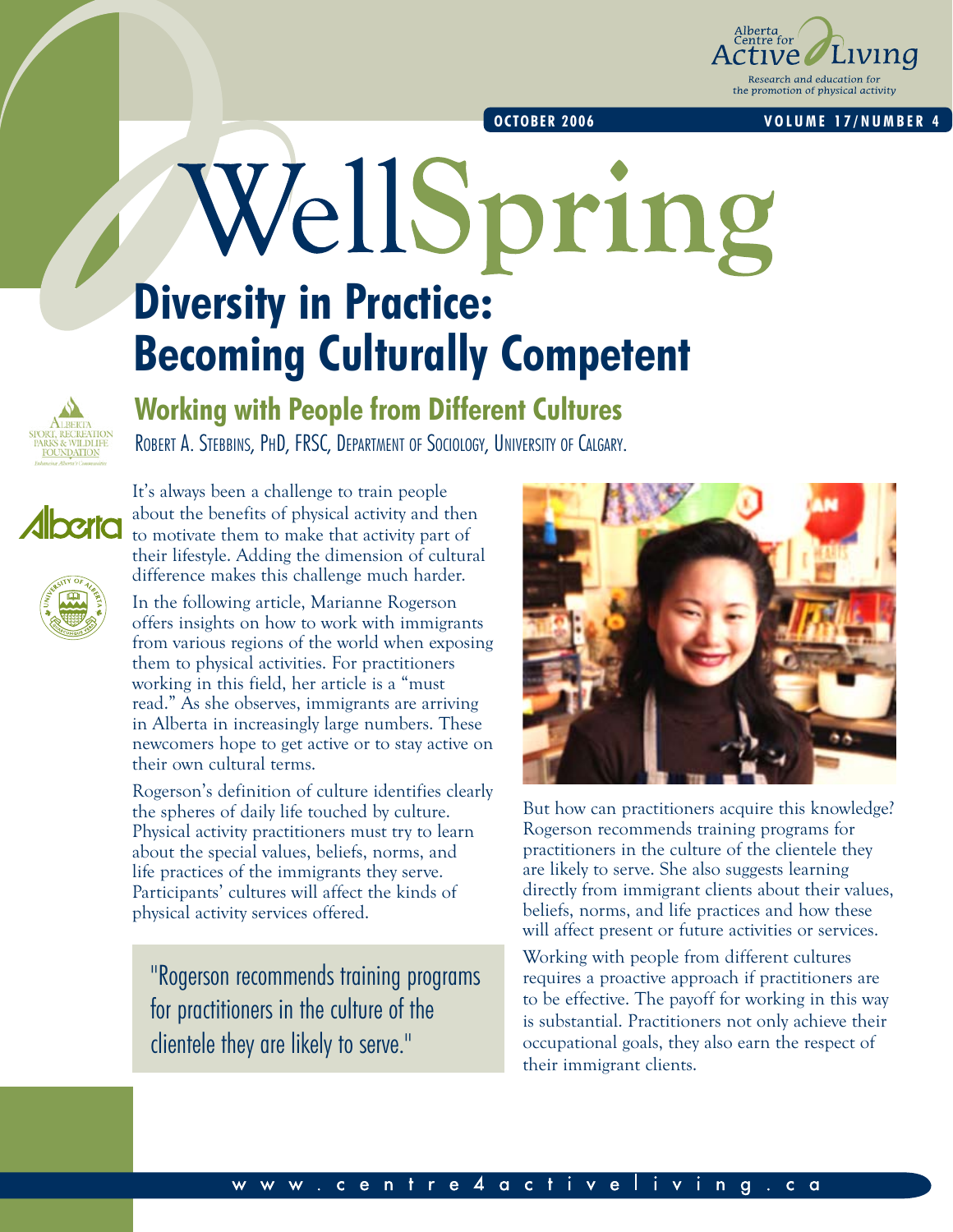# **Cultural Competence for Practitioners**

Marianne Rogerson, MSc (Kinesiology), Instructor, University of Calgary, and PhD student (Kinesiology), University of Calgary.

# **A Changing Province**

Alberta's population is becoming increasingly diverse. To give one example, between 1996 and 2001, 57% of immigrants to Calgary came from China, India, the Philippines, Pakistan, the United Kingdom, South Korea, the United States, Hong Kong, Afghanistan, and the Russian Federation (Citizen and Immigration Canada, 2000a, 2000b, 2001).

This diversity is not unique to Calgary but is happening in every town and city in Alberta. If we choose to ignore this shift in our population, we risk alienating new Canadians whose culture influences their rates and patterns of participation in physical activity.

Developing sensitivity to different cultures can make our programs and activities attractive and interesting for a broader population base. On the other hand, a lack of cultural sensitivity can deter people from using health-care and fitness services (Kim-Godwin, Alexander, Felton, Mackey, & Kasakoff, 2006).

# **The Concept of Cultural Competence**

Culture is complex but can be defined as the "learned, shared and transmitted values, beliefs, norms, and life practices of a particular group that guides thinking, decisions and actions in patterned ways" (Coffman, 2004, p. 100).

In order to offer culturally competent services, fitness and physical activity professionals need to understand the impact of culture on health. For example, many ethnic groups see a heavier body as a sign of health rather than as a risk for hypertension or diabetes (Tripp-Reimer, Choi, Kelley & Enslein, 2001).

Cultural competence "emphasizes the ability to function effectively with members of different groups through cultural awareness and sensitivity" (Friedman & Hoffman-Goetz, 2006, p. 427). How can practitioners acquire this competence? Living



in a multicultural society does not necessarily help practitioners to become culturally competent (Crewe, 2004). There must be a conscious and direct effort to acquire this understanding.

## **Changing Practitioner Attitudes, Knowledge, and Skills**

Practitioners such as nurses, doctors, social workers and teachers now receive limited information about cultural competence in educational institutions (although the amount of information they receive is increasing) (Beagan, 2003; Clark, Zuk, & Baramee, 2000; Crewe, 2004; Eshleman, & Davidhizar, 2006; Rapp, 2006; Wear, 2003).

However, practitioners in the field usually need to look for resources on their own in order to better understand cultural competence. Betancourt (2003) suggests that practitioners can enrich their understanding of cultural competence by examining their own attitudes, knowledge, and skills.

#### **Attitudes**

Suggesting that practitioners begin their study of cultural competence by first learning about their own culture may seem counterintuitive. But assessing your own culture affects how you view other cultures. Western culture, for example, values qualities such as individualism, autonomy, financial success, and youth. The same qualities may or may not be important in other cultures. A practitioner who does not understand her/his own attitude towards culture runs the risk of seeing all culture through only one lens.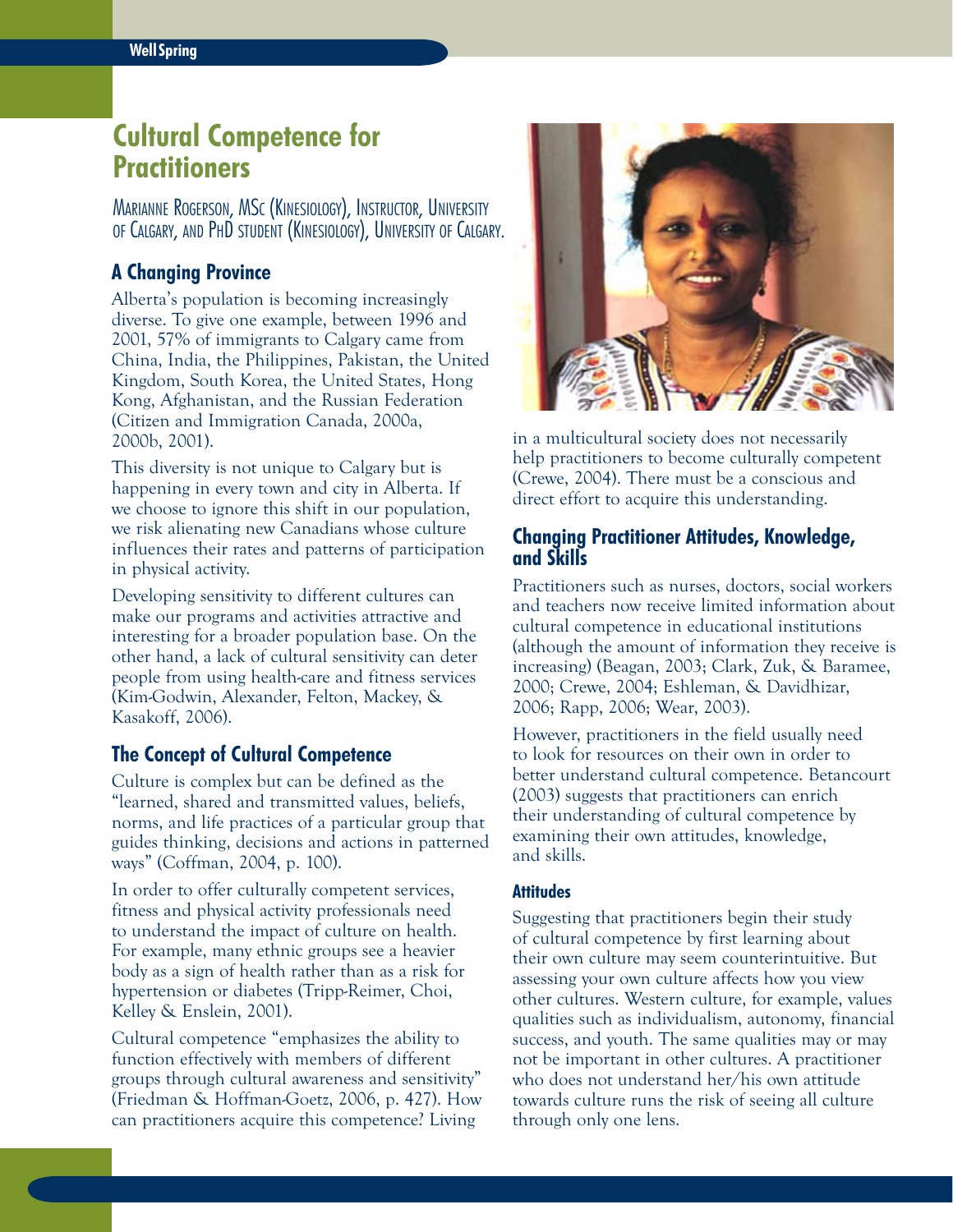Fortunately, there are a number of websites designed to help practitioners, such as the [Vancouver Ethnocultural Advisory Committee](http://www.mcf.gov.bc.ca/publications/cultural_competency/assessment_tool/tool_introduction2.htm) (Government of British Columbia Ministry for Children and Families, n.d.)

Efforts to change attitudes towards other cultures can be challenging and difficult to evaluate. Open conversations among professionals and clients that explore the impact of racism, sexism, class bias, and phobias are one way to analyse attitudes. Encouraging practitioners to demonstrate curiosity, empathy, respect, and humility towards those from other cultures is critical to effective communication and the honest evaluation of one's attitude towards others' cultures (Betancourt, 2003).

#### **Knowledge**

To increase their knowledge, practitioners will often identify a certain cultural group and then look for specific information about this group. This process can stereotype individuals and fail to recognize the great diversity among people from a particular country.

For example, there are 62 languages indigenous to Mexico (Presidency of the Republic of Mexico, n.d.). A practitioner who assumes that everyone from Mexico shares the same language has limited cultural knowledge. This is likely to negatively affect both program design and delivery.

There are practical ways to gain cultural knowledge. Learning as much as possible about others' sociocultural perspectives is essential. This knowledge also allows you to rely less on generalizations (Betancourt, 2003).

Ask your clients about the accuracy of your information to better understand the fluidity of culture and the diversity among groups. Share your

Cultural competence "emphasizes the ability to function effectively with members of different groups through cultural awareness and sensitivity."

information with other practitioners, participate in training sessions, and get information from reliable websites.

For example, an excellent resource from the [University of Calgary](http://www.ucalgary.ca/~dtoolkit/albertawebbasedresources.htm) (n.d.) provides an Alberta webbased resource for students and teachers organizing diversity projects.

#### **Skills**

Practitioners demonstrate their skills through interviewing, communicating, recognizing, eliciting, and negotiating different core-cultural issues. One example of a practitioner skill is developing processoriented instructions, e.g., participatory decisionmaking. Involving participants in decision-making makes it possible to overcome cultural barriers. Another opportunity for practitioners to build their skills is through participation in various cultural activities. By participating in social events and cultural festivals, practitioners can also learn from participants.

### **An Example of Cultural Competence in Practice**

The subject of cultural competence can be intimidating or overwhelming for some practitioners. The example below illustrates how to examine your attitudes towards culture and existing knowledge, and how to apply cultural skills to a specific situation.

Eye contact is an important aspect of Western culture. Fitness instructors routinely rely on eye contact to establish participants' understanding or interest in a particular concept, program suitability, or exercise intensity level. Practitioners raised in a Western culture make judgements about attentiveness, health, and safety based on eye-to-eye contact.

In our Western culture, avoiding eye contact is a sign of disrespect and cuts off an important method of non-verbal information gathering. Practitioners from a Western culture tend to accept and include people who make and hold eye contact.

In some cultures, eye contact can have a different meaning. For example, some Asian cultures view eye contact as shameful. In some African and Latino cultures, eye contact is considered disrespectful (Eyring, 2006; Ling, 1997). If your clients fail to make eye contact with you, you'll need to find other ways to gather information.